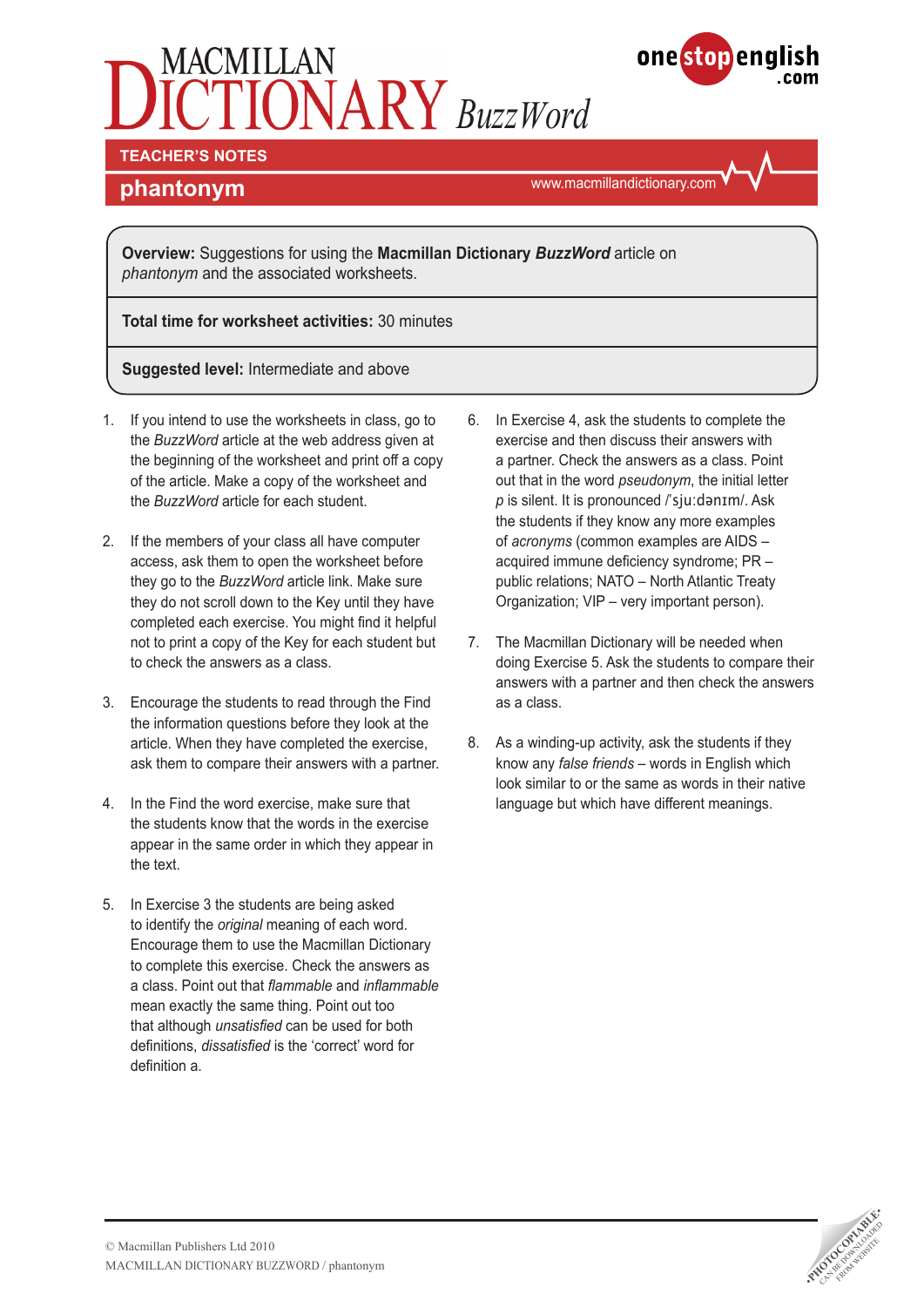# **ONARY** BuzzWord



# **phantonym**

**Worksheet**

www.macmillandictionary.com

Go to the **Macmillan Dictionary** *BuzzWord* article at: http://www.macmillandictionary.com/buzzword/entries/phantonym.html

# **1 Find the information**

#### **Read the** *BuzzWord* **article on** *phantonym* **and answer these questions.**

- 1. What is a *phantonym*?
- 2. What is the meaning of the word *fulsome*?
- 3. What word should President Obama have used instead of *fulsome*?
- 4. What do most people think the word *noisome* means and what does it really mean?
- 5. The term *phantonym* is a blend of two other words. Which two words?
- 6. What is a *false friend*?

### **2 Find the word**

**Look in the text and find the following words. The first letters of the words are given.**

- 1. a two-word phrasal verb meaning *to appear very quickly or suddenly*. p\_\_\_\_\_\_\_\_\_
- 2. a verb meaning *to guess that something is true, when you do not have enough information to prove that it is true*. s\_\_\_\_\_\_\_\_\_
- 3. an adjective meaning *fair in the way that you describe or treat a situation.* u
- 4. a verb meaning *to use a word or phrase that no one has used before*. c\_\_\_\_\_\_\_\_\_
- 5. a noun meaning a book that contains lists of words that have similar meanings. t
- 6. a noun meaning *a particular area of activity or life*. d\_\_\_\_\_\_\_\_\_

#### **3 Some common phantonyms**

**Here are some more phantonyms. In each case, decide which is the 'real' or original meaning of the word: a or b. Check in your dictionary, if necessary.**

- 1. enervated a. energized
	- b. feeling tired and weak
- 2. restive a. unable to keep still
	- b. relaxing, quiet and peaceful
- 3. penultimate a. just before the last in a series
	- b. the very last in a series
- 4. inflammable a. not flammable
	- b. burning easily
- 5. unsatisfied a. annoyed because something is not as good as you expected it to be
	- b. unhappy because you do not get what you want or you do not get enough

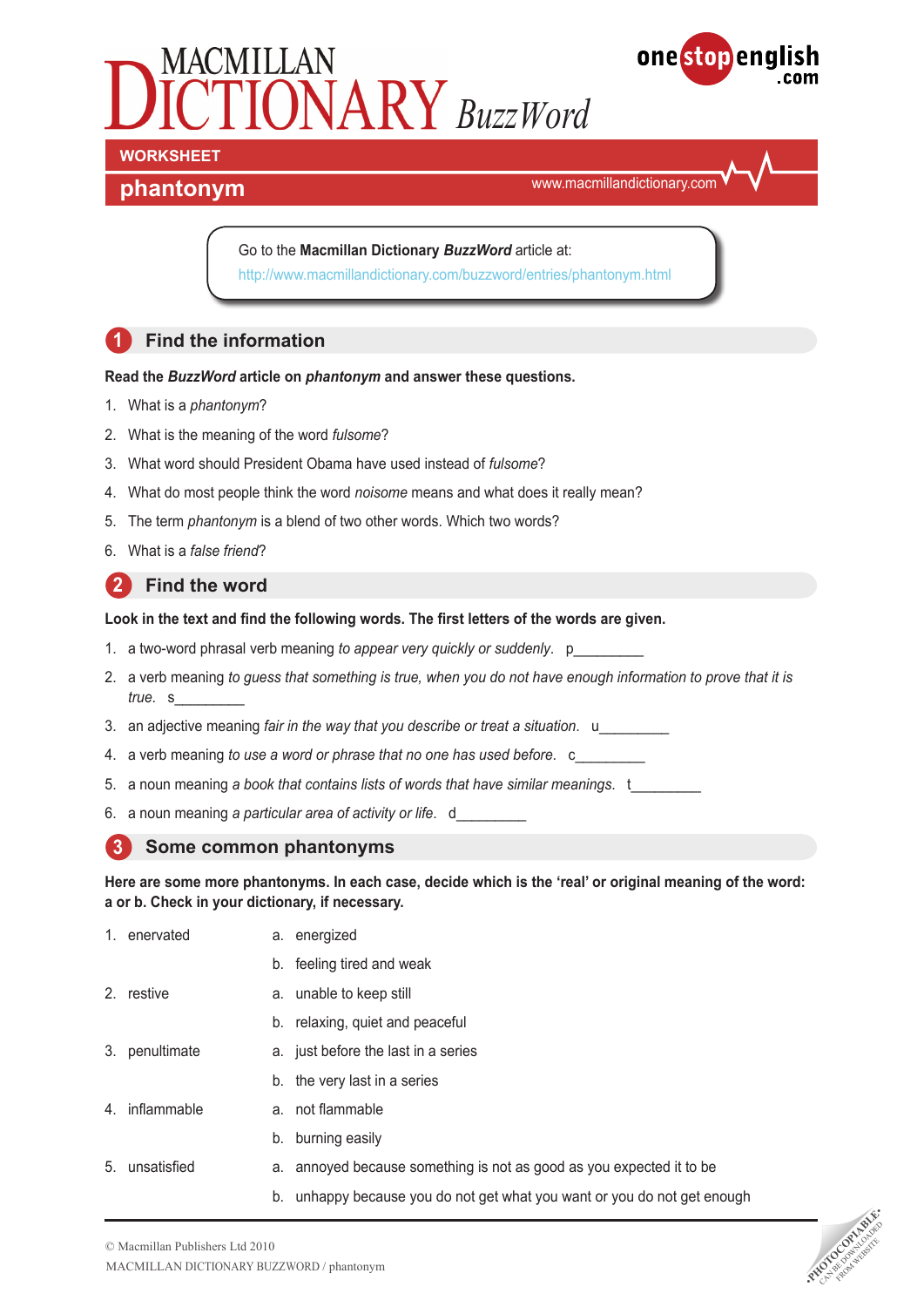# *BuzzWord BuzzWord*



# **phantonym**

**Worksheet**

www.macmillandictionary.com

## **4 More -***nyms*

**Complete the definitions by choosing the correct word from the box.**

| acronym                                                                                                                                      | antonym                                                                         | homonym | pseudonym | synonym |  |  |  |  |
|----------------------------------------------------------------------------------------------------------------------------------------------|---------------------------------------------------------------------------------|---------|-----------|---------|--|--|--|--|
| 1. A $\qquad$<br>different meaning.                                                                                                          | is a word that is spelled the same or sounds the same as another word but has a |         |           |         |  |  |  |  |
| 2. A is a name that someone uses that is not their real name, especially for writing a book.                                                 |                                                                                 |         |           |         |  |  |  |  |
| 3. A<br>is a word that has the same meaning as another word.                                                                                 |                                                                                 |         |           |         |  |  |  |  |
| 4. An same is an abbreviation consisting of letters that form a word. For example, scuba<br>(self-contained underwater breathing apparatus). |                                                                                 |         |           |         |  |  |  |  |
| 5. An                                                                                                                                        | is a word that means the opposite of another word.                              |         |           |         |  |  |  |  |

# **5 Word building: Blends**

**The word** *phantonym* **is a blend – a word which uses the beginning of the first word and the ending of the second to form a new word. Use the words in the box to make six more blends. The words in the top row form the first part of each blend and the words in the bottom row form the second half. Check the spelling of the blends in the dictionary and then place them in the correct sentences.**

| <b>breakfast</b> | camera | fan       | motor | smoke    | stagnation |  |
|------------------|--------|-----------|-------|----------|------------|--|
| fog              | hotel  | inflation | lunch | magazine | recorder   |  |

- 1. **Example 2** is an economic situation in which prices rise continuously, unemployment is high, and many businesses are not making money.
- 2. A \_\_\_\_\_\_\_\_\_\_\_\_\_\_\_\_\_\_ is a small camera used for recording pictures and sound.
- 3. **Supprentice is a meal that is usually served in the late morning.**
- 4. A \_\_\_\_\_\_\_\_\_\_\_\_\_\_\_\_\_\_\_\_ is a magazine written for and by fans.
- 5. A sainting is a hotel for people who are travelling by car.
- 6. \_\_\_\_\_\_\_\_\_\_\_\_\_\_\_\_\_\_\_\_ is heavily polluted air that affects large industrial cities.